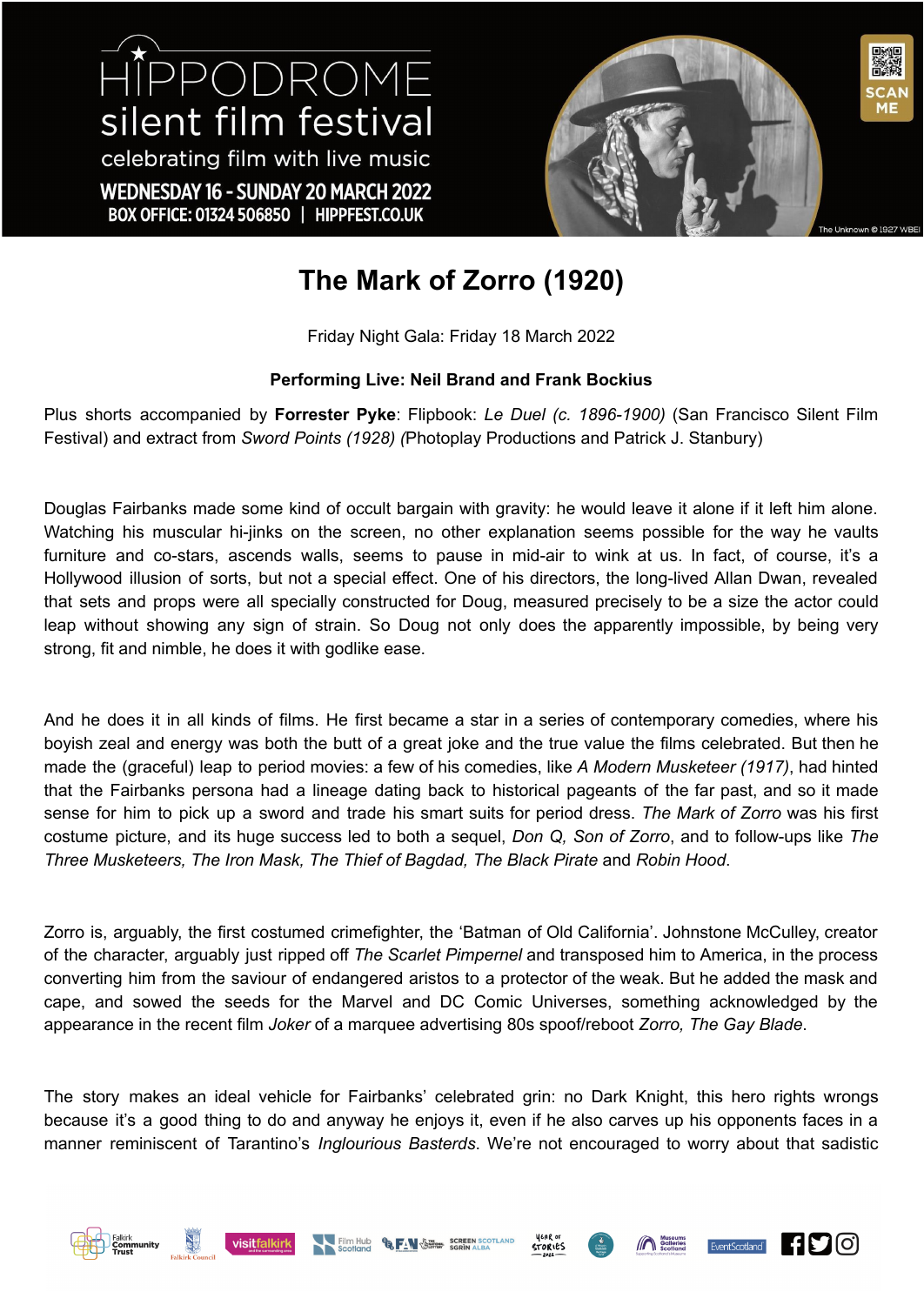HIPPODROME silent film festival celebrating film with live music WEDNESDAY 16 - SUNDAY 20 MARCH 2022 BOX OFFICE: 01324 506850 | HIPPFEST.CO.UK



edge. And, because Zorro also has a foppish alter-ego, Don Diego Vega (come to think of it, Vega is a favourite Tarantino name, appearing in *Reservoir Dogs* and *Pulp Fiction*), he's able to display his world-beating light comedy chops in a different register. He'd played his fair share of comic milquetoasts before, though he always rallied by the last reel.

Though not the most handsome leading man ever to vault atop a charger - atop Fairbanks' athletic physique rests a chunky, turnip-like head - the star has charisma galore and radiates the super-positive attitude that seemed to animate his every moment of living, as well as a lively sense of humour about his screen persona, so that *The Mark of Zorro* is both totally sincere as idealistic adventure, and a touch campy and self-aware.

Fairbanks is ably supported by his regular leading lady, the glamorous Marguerite de la Motte, and by the somewhat grotesque character stars Noah Beery and Snitz Edwards (who worked several times with Buster Keaton). Next to that pair, he looks like a veritable Apollo.

The movie is slickly directed by Fred Niblo, a suave but tough professional also known for the original *Ben-Hur (1925)*. Like his star, he worked almost entirely in silent pictures, his success so associated with the era that he immediately came to seem old-fashioned when talkies came in.

Today, of course, an adventure story like this appeals precisely because it *is* old-fashioned, the kind of picture they don't make anymore, though they regularly try and sometimes get close enough to make a lot of money. The stunning, often moody photography, tinted and toned in shades of orange and teal, combines with stylish sets (measure to match the hero's stride) to create a kind of historical fairy tale, an escapist fable in which a costumed crimefighter triumphs over all opposition.

*By David Cairns. David is a filmmaker, writer, academic and critic who blogs at Shadowplay dcairns.wordpress.com*